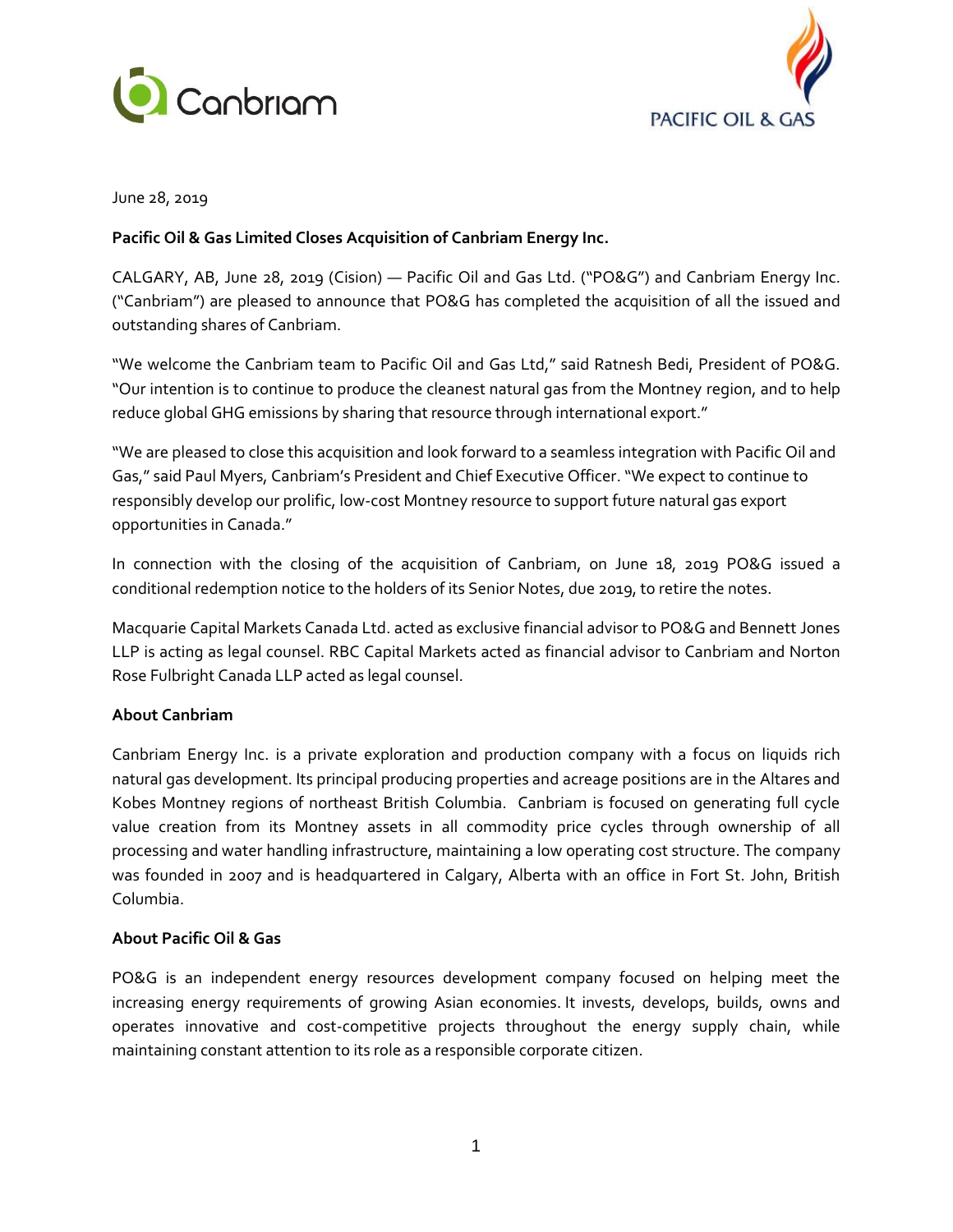



In Canada, PO&G owns the planned LNG export-terminal Woodfibre LNG, a project currently in preconstruction phase. Once built, Woodfibre will be the world's cleanest LNG facility, using renewable hydro electricity to power the plant.

In the upstream sector, PO&G's activities are concentrated on exploration, development and production of oil and gas on and around the island of Sumatra, Indonesia. Its midstream and downstream operations include the development of LNG receiving terminals and large-scale Combined Cycle Gas Turbine (CCGT) power plants in China.

### **Forward-Looking Statements & Advisory**

This news release contains forward-looking statements within the meaning of securities legislation. All statements, other than historical facts, that address activities that Canbriam intends, assumes, plans, expects, believes or anticipates (and other similar expressions) will, should or may occur in the future are forward-looking statements. Forward-looking statements herein relate to the redemption of Canbriam's Senior Notes due 2019 and future business plans. The forward-looking statements are based on management's current beliefs, based on currently available information, as to the outcome and timing of future events. These forward-looking statements involve certain risks and uncertainties that could cause the results to differ materially from those expected by the management of Canbriam. Canbriam undertakes no obligation to update or revise any forward-looking statements. Any forwardlooking statements in this release are expressly qualified by this cautionary statement. Please refer to [www.canbriam.com](http://www.canbriam.com/) an[d www.po-and-g.com](http://www.po-and-g.com/) for more information.

#### **Investor & Media Contact**

Paul Myers President and Chief Executive Officer Canbriam Energy Inc. [pmyers@canbriam.com](mailto:pmyers@canbriam.com)

Larry Cole Chief Financial Officer Canbriam Energy Inc. [lcole@canbriam.com](mailto:lcole@canbriam.com)

Bill Stait Vice President, Capital Markets and Corporate M&A Canbriam Energy Inc. [bstait@canbriam.com](mailto:bstait@canbriam.com) (403) 718-8564